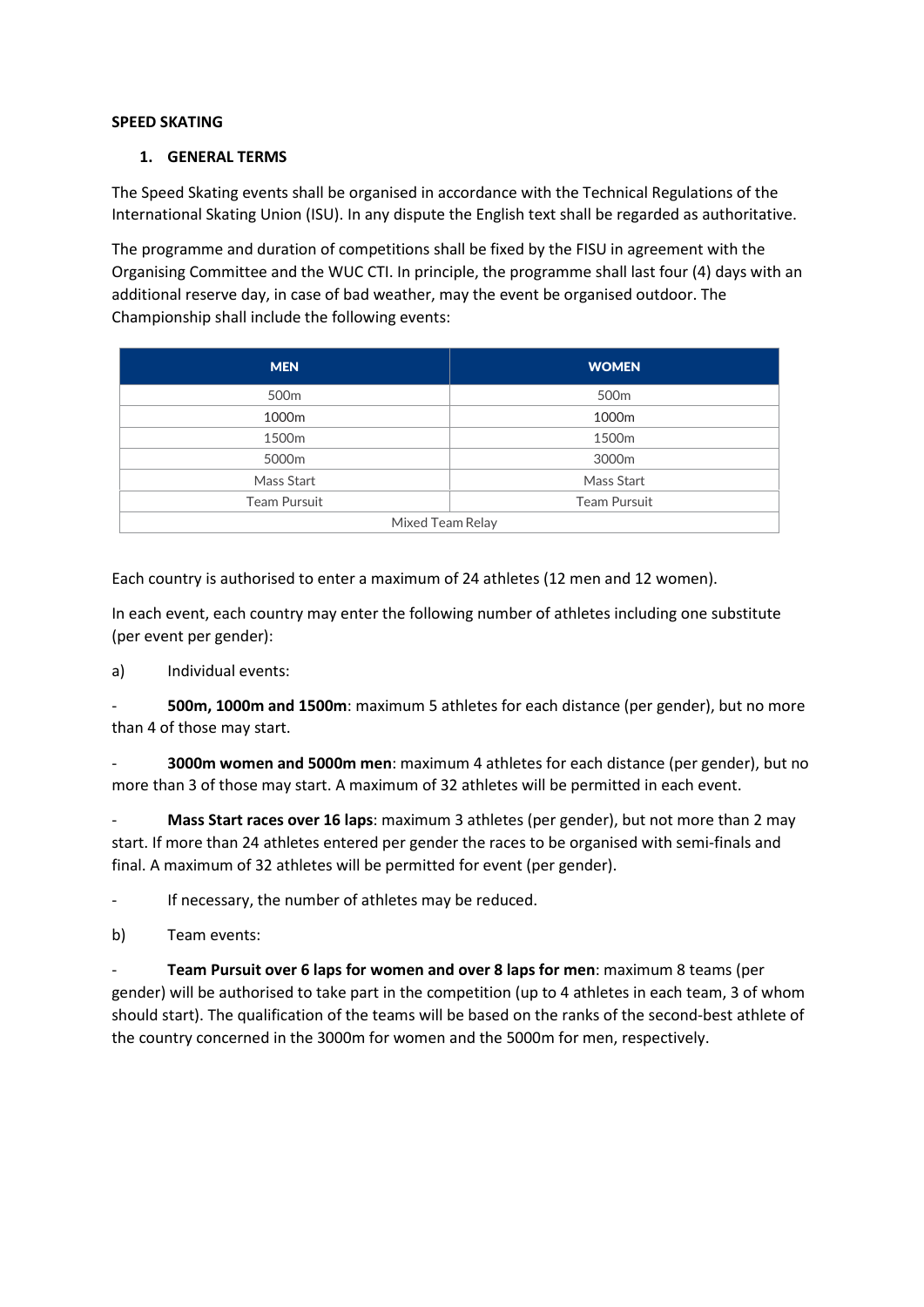- **Mixed Team Relay over 6 laps**: maximum 1 team per country comprised of maximum 4 athletes (2 women and 2 men) may be entered, but only 1 woman and 1 man can start.

At the first General Technical Meeting (day 0 in the Schedule), the Head of Delegation or his/her representative shall confirm and sign the official list of competitors accredited by the CIC. The lists of participants for each event of the Championships (including one substitute per event per gender if applicable) shall be also confirmed by the Heads of Delegations at that meeting. Final lists of entered participants to be drawn per each event should be validated through a special Final Confirmation Form (to be distributed at the event) not later than before the deadline stated in respective form and only in case if the country has any changes for respective event comparing to the initial confirmation of participants at the General Technical Meeting.

In case of withdrawal (WDR) of a participant after the draw took place, another special form shall be used (to be distributed at the event). If withdrawal occurred, the Head of Delegation shall communicate its clear details to the Referee immediately and accompany it with the WDR Form duly filled and signed. For individual events use of a substitute is only allowed in case of a medical reason for such a withdrawal. That shall be stated in respective WDR Form and verified by a medical representative at the event. The skater withdrawn from any individual event on a medical reason cannot take part in the following events of the Championship unless he/she has a medical allowance to do so (confirming in writing and duly signed that the health conditions of previously withdrawn skater are back to normal).

# **2. PRE-COMPETITION PROCEDURE**

Three months before the Championship, the Organising Committee has the right to collect 25% of the total cost of stay per athlete and official from participating countries.

All draw procedures shall correspond to the ISU Technical Rules Speed Skating for single distances championships.

# **3. TECHNICAL OFFICIALS**

# **Nomination**

Referees, assistant referees and starters shall be appointed by FISU based on ISU recommendations. They shall be invited by the Organising Committee not less than three months before the start of the World University Championship.

# **Costs**

All countries participating in the Speed Skating WUC shall bear a proportion of the costs of:

- 2 referees from the ISU Referee list (A);
- 2 assistant referees from the ISU Referees list (A) or ISU International Referees & Starters list  $(C)$ ;